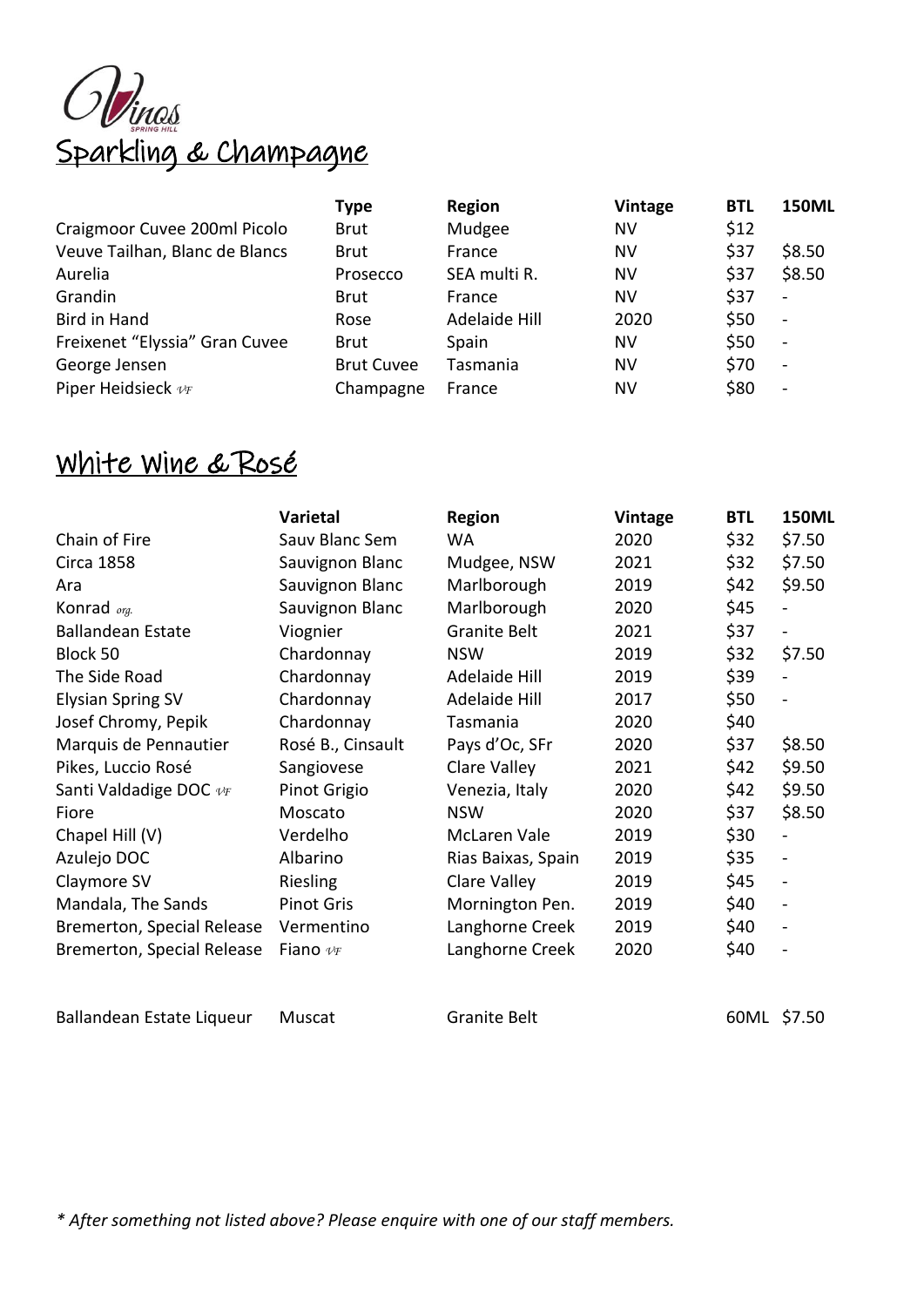

|                                      | Varietal             | <b>Region</b>       | <b>Vintage</b> | <b>BTL</b> | <b>150ML</b>                 |
|--------------------------------------|----------------------|---------------------|----------------|------------|------------------------------|
| <b>By the Glass</b>                  |                      |                     |                |            |                              |
| <b>Circa 1858</b>                    | Shiraz               | <b>NSW</b>          | 2018           | \$32       | \$7.50                       |
| Pocketwatch                          | Cab Sauv             | Mudgee              | 2018           | \$32       | \$7.50                       |
| Pikes, Stone Cutters                 | Shiraz               | Clare Valley        | 2018           | \$42       | \$9.50                       |
| Wise, Leaf Reserve                   | Cab Sauv             | M. River, WA 2019   |                | \$42       | \$9.50                       |
| Konrad                               | <b>Pinot Noir</b>    | Marlborough 2020    |                | \$42       | \$9.50                       |
| <b>Queensland Reds:</b>              |                      |                     |                |            |                              |
| <b>Ballandean Estate</b>             | Durif                | <b>Granite Belt</b> | 2017           | \$65       | $\qquad \qquad \blacksquare$ |
| <b>Ballandean Estate</b>             | <b>Shiraz Malbec</b> | <b>Granite Belt</b> | 2019           | \$45       | $\blacksquare$               |
| <b>Ballandean Estate</b>             | <b>Shiraz Durif</b>  | Granite Belt        | 2017           | \$45       | $\blacksquare$               |
| Cricks & Co.                         | Shiraz               | <b>Barossa</b>      | 2018           | \$40       | $\qquad \qquad \blacksquare$ |
| <b>Circa 1858</b>                    | Shiraz               | <b>NSW</b>          | 2018           | \$32       | \$7.50                       |
| Robert Oatley Signature              | Shiraz               | McLaren Vale 2018   |                | \$40       | $\overline{\phantom{0}}$     |
| Pikes, Stone Cutters                 | Shiraz               | Clare Valley        | 2018           | \$42       | \$9.50                       |
| Mitolo Jester                        | Shiraz               | McLaren Vale 2018   |                | \$45       | $\overline{a}$               |
| Haselgrove, First Cut                | Shiraz               | McLaren Vale 2019   |                | \$50       | $\blacksquare$               |
| Hentley Farm, The Marl               | Shiraz               | <b>Barossa</b>      | 2012           | \$65       | $\blacksquare$               |
| Jim Barry, The Forger                | Shiraz               | Clare Valley        | 2018           | \$68       | $\blacksquare$               |
| Haselgrove, Catkin                   | Shiraz               | McLaren Vale 2018   |                | \$68       | $\blacksquare$               |
| JJ Hahn, Western Ridge 1975          | Shiraz               | McLaren Vale 2018   |                | \$80       | $\qquad \qquad \blacksquare$ |
| <b>Greenock Creek, Four Cuttings</b> | Shiraz               | <b>Barossa</b>      | 2019           | \$90       | $\overline{\phantom{a}}$     |
| Bremerton, Old Adam $v_F$            | Shiraz               | Langhorne Cr. 2018  |                | \$85       | $\qquad \qquad \blacksquare$ |
| Hentley Farm, The Beauty             | Shiraz               | <b>Barossa</b>      | 2019           | \$85       | $\qquad \qquad \blacksquare$ |
| Vidal, Legacy                        | Syrah                | New Zealand         | 2010           | \$110      | $\blacksquare$               |
| St. Hallet, Mattschoss               | Shiraz               | <b>Barossa</b>      | 2010           | \$95       | $\blacksquare$               |
| Pikes, The EWP $v_F$                 | Shiraz               | Clare Valley        | 2018           | \$95       | $\blacksquare$               |
| Torbreck, The Struie                 | Shiraz               | Shiraz              | 2019           | \$105      | $\blacksquare$               |
| Kaesler, The Bogan                   | Shiraz               | Shiraz              | 2018           | \$110      | $\frac{1}{2}$                |
| Gibson, Reserve                      | Shiraz               | Barossa             | 2018           | \$110      |                              |
| Mitolo, GAM                          | Shiraz               | McLaren Vale 2007   |                | \$119      | $\qquad \qquad \blacksquare$ |
| Coriole, Lloyd Reserve               | Shiraz               | McLaren Vale 2010   |                | \$165      |                              |
| Henschke, Tappa Pass                 | Shiraz               | <b>Barossa</b>      | 2017           | \$148      | $\qquad \qquad \blacksquare$ |
| Saltram, No.1                        | Shiraz               | <b>Barossa</b>      | 2010           | \$202      |                              |
| Saltram, No.1                        | Shiraz               | <b>Barossa</b>      | 2008           | \$181      | $\qquad \qquad \blacksquare$ |
| St. Hallet, Blackwell                | Shiraz               | <b>Barossa</b>      | 2012           | \$129      | $\blacksquare$               |
| St. Hallet, Blackwell                | Shiraz               | <b>Barossa</b>      | 2010           | \$220      | $\qquad \qquad \blacksquare$ |
| St. Hallet, Old Block                | Shiraz               | <b>Barossa</b>      | 2010           | \$318      |                              |
| Penfolds, St. Henri                  | Shiraz               | SA                  | 2017           | \$188      | $\blacksquare$               |
| Penfolds, St. Henri                  | Shiraz               | SA                  | 2012           | \$298      | $\qquad \qquad \blacksquare$ |
| Penfolds, St. Henri                  | Shiraz               | SA                  | 2010           | \$558      | $\blacksquare$               |
| Penfolds, RWT                        | Shiraz               | SA                  | 2012           | \$432      | $\qquad \qquad \blacksquare$ |
| Bird in Hand, MAC                    | Shiraz               | A. Hill, SA         | 2010           | \$660      |                              |

*\* After something not listed above? Please enquire with one of our staff members.*